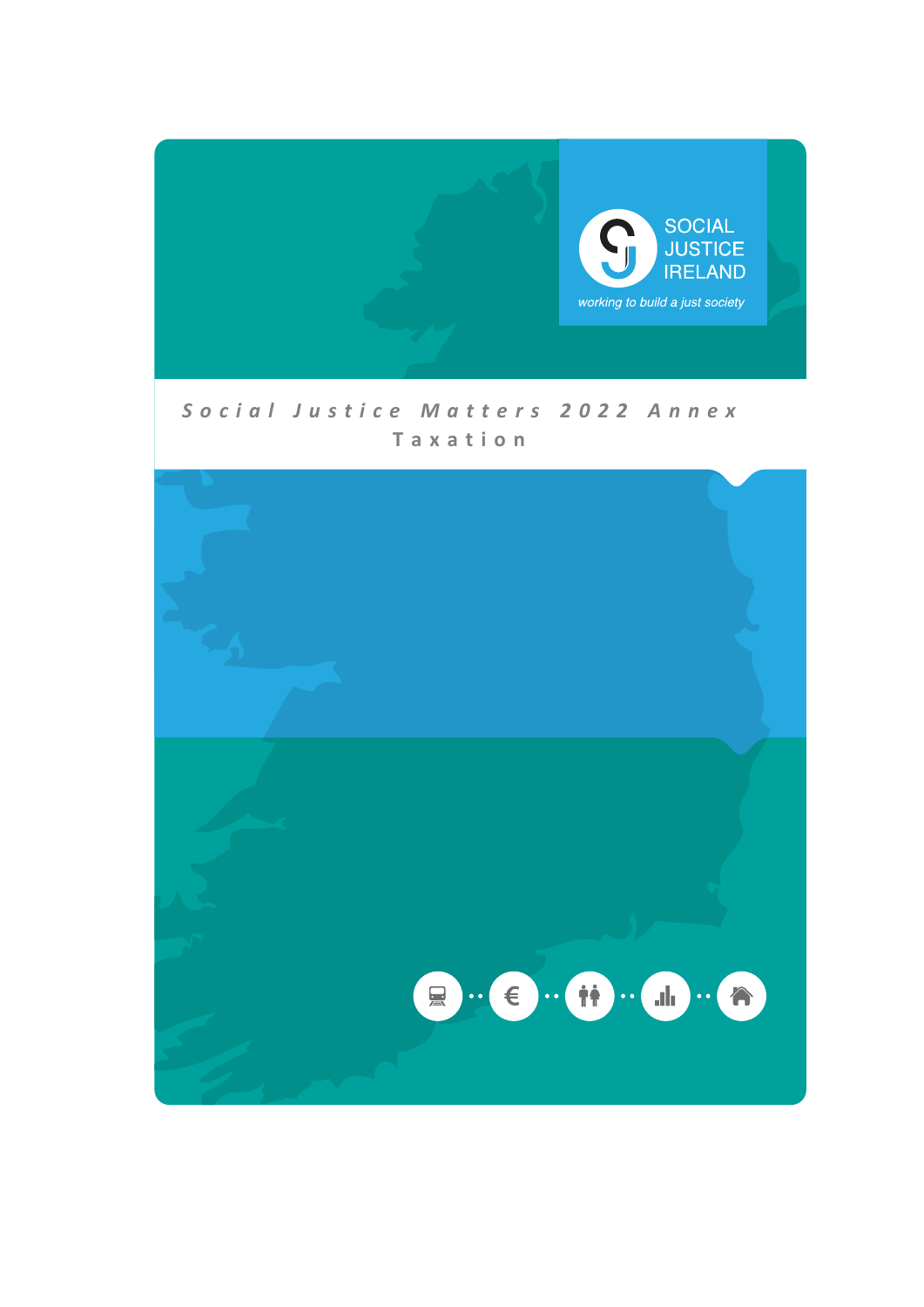# **Annex 4 - Taxation**

To accompany Chapter 4 of our Socio-Economic Review 2022, in this annex we outline the background data on taxation in Ireland. The annex is split into section on 'Taxation Outcomes' and 'Taxation Reform'.

Under performance, we first compare the overall level of taxation in Ireland to that of other European countries and then trace how this has changed over time. We then examine trends in income tax levels, outline and compare income tax levels across the income distribution, and examine the distribution of indirect taxes on households. As part of the issue of taxation Reform, the material reviews the issue of taxation and competitiveness before summarising some of the evidence support progressive taxation changes related to a financial transactions tax (FTT) and refundable tax credits.

# **Taxation Outcomes**

# *Ireland's total tax-take up to 2020*

The most recent comparative data on the size of Ireland's total tax-take has been produced by Eurostat and is detailed alongside that of 26 other EU states in table A4.1. The definition of taxation employed by Eurostat comprises all compulsory payments to central government (direct and indirect) alongside social security contributions (employee and employer) and the tax receipts of local authorities.<sup>1</sup> The tax-take of each country is established by calculating the ratio of total taxation revenue to national income as measured by gross domestic product (GDP). Table A4.1 also compares the tax-take of all EU member states against the average EU-27 tax-take of 37.5 per cent.

| <b>Country</b> | $%$ of<br><b>GDP</b> | $+/-$ from<br>average | <b>Country</b>      | $%$ of<br><b>GDP</b> | $+/-$ from<br>average |
|----------------|----------------------|-----------------------|---------------------|----------------------|-----------------------|
| Denmark        | 47.6                 | $+10.1$               | Poland              | 36.6                 | $-0.9$                |
| France         | 47.5                 | $+10.0$               | Hungary             | 36.4                 | $-1.1$                |
| Belgium        | 46.2                 | $+8.7$                | Czechia             | 36.1                 | $-1.4$                |
| Sweden         | 43.7                 | $+6.2$                | Slovakia            | 35.2                 | $-2.3$                |
| Italy          | 43.0                 | $+5.5$                | Cyprus              | 34.6                 | $-2.9$                |
| Austria        | 42.6                 | $+5.1$                | Estonia             | 34.4                 | $-3.1$                |
| Finland        | 42.3                 | $+4.8$                | Latvia              | 32.0                 | $-5.5$                |
| Germany        | 41.5                 | $+4.0$                | Lithuania           | 31.2                 | $-6.3$                |
| Greece         | 41.3                 | $+3.8$                | Bulgaria            | 30.6                 | $-6.9$                |
| Netherlands    | 40.2                 | $+2.7$                | Malta               | 30.4                 | $-7.1$                |
| Luxembourg     | 39.8                 | $+2.3$                | <b>Ireland GNDI</b> | 27.6                 | $-9.9$                |
| Slovenia       | 37.9                 | $+0.4$                | <b>Ireland GNP</b>  | 27.3                 | $-10.2$               |
| Portugal       | 37.6                 | $+0.1$                | Romania             | 27.2                 | $-10.3$               |

| Table A4.1: | Total Tax Revenue as a % of GDP for EU-27 Countries, 2020 |
|-------------|-----------------------------------------------------------|
|-------------|-----------------------------------------------------------|

<sup>&</sup>lt;sup>1</sup>See Eurostat (2014:268-269) for a more comprehensive explanation of this classification.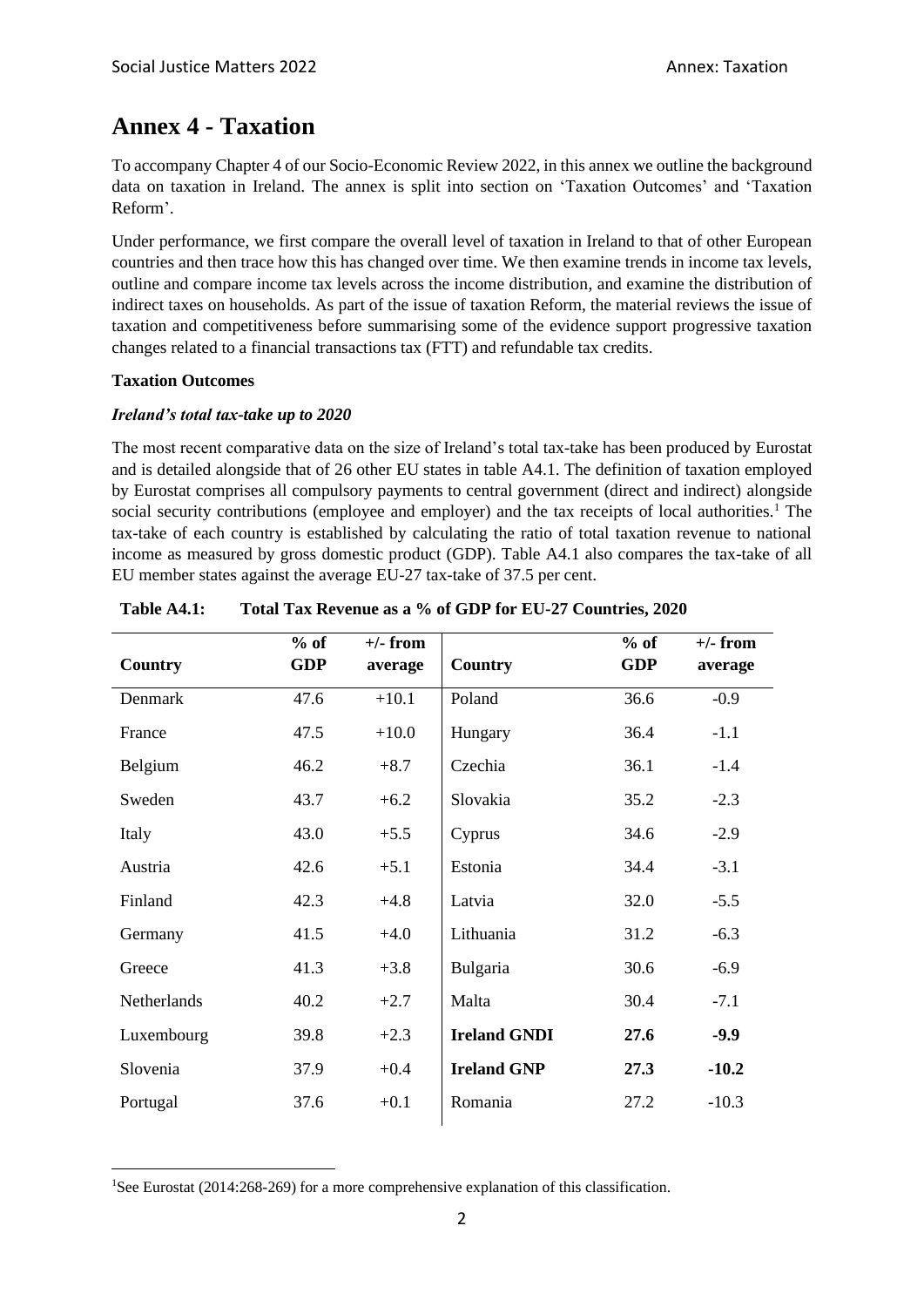| Spain   | 37.5 | 0.0    | <b>Ireland GDP</b> | 20.7 | $-16.8$ |
|---------|------|--------|--------------------|------|---------|
| Croatia | 37.3 | $-0.2$ | EU-27 average      | 37.5 |         |

**Source:** Eurostat online database and CSO online database: National Income and Expenditure Accounts (as per Table 4.1).

Notes: EU-27 average is the arithmetic mean. As Ireland's figures have been skewed by large multinational effects in national accounts and taxation income we use three national income measures.

Of the EU-27 states, the highest tax ratios can be found in Denmark, France, Belgium, Sweden and Italy while the lowest appear in Romania, Malta, Bulgaria, Lithuania, Latvia and Ireland. The effect of multinational company restructuring on Ireland's national accounts in 2015, and subsequent tax shortterm corporate tax revenue increases, impacts on the data by inflating the GDP (and GNP) figure. Prior to this effect, Ireland's tax to GDP ratio stood at 30.5 per cent; some way below the EU average.

Ireland's overall tax take has remained notably below the EU average over recent years (see chart A4.1). The increase in the overall level of taxation between 2002 and 2006 can be explained by short-term increases in construction-related taxation sources (in particular stamp duty and construction related VAT) rather than any underlying structural increase in taxation levels.



**Chart A4.1: Trends in Ireland and EU-27 Overall Taxation Levels, 2000-2020**

**Source:** Calculated using data from Eurostat and CSO online databases. For Ireland figures, see Table 4.1.

In the context of the figures in table A4.1, and the trends in chart A4.1, the question needs to be asked: if we expect our economic and social infrastructure to catch up to that in the rest of Europe, how can we do this while simultaneously gathering less taxation income than it takes to run the infrastructure already in place in most of those other European countries? In reality, we will never bridge the social and economic infrastructure gaps unless we gather a larger share of our national income and invest it in building a fairer and more successful Ireland. In response our tax target, outlined in Chapter 4, presents a realistic target for providing adequate recurring taxation income.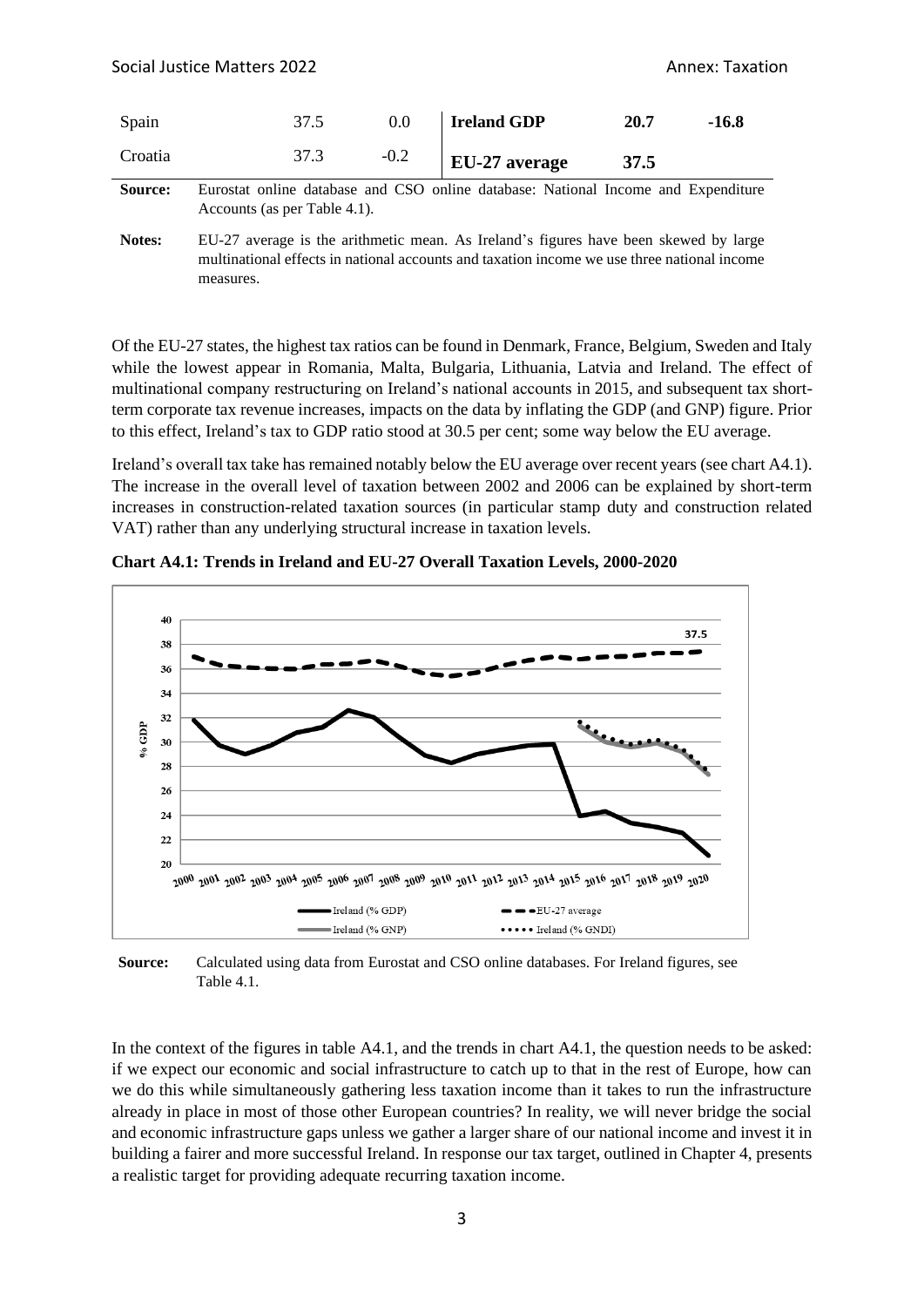#### *Effective income tax rates*

To complement the trends and data outlined in Chapter 4, it is possible to focus on the changes to the levels of income taxation in Ireland over most of the last two decades. Central to any understanding of these personal/income taxation trends are effective tax rates. These rates are calculated by comparing the total amount of income tax a person pays with their pre-tax income. For example, a person earning  $\epsilon$ 50,000 who pays a total of  $\epsilon$ 10,000 in tax, PRSI and USC will have an effective tax rate of 20 per cent. Calculating the scale of income taxation in this way provides a more accurate reflection of the scale of income taxation faced by earners.

Following Budget 2022 we have calculated effective tax rates for a single person, a single income couple and a couple where both are earners. Table A4.2 presents the results of this analysis. For comparative purposes, it also presents the effective tax rates which existed for people with the same income levels ten and twenty years earlier.

In 2022, for a single person with an income of  $\epsilon$ 15,000 the effective tax rate will be 0.8 per cent, rising to 12 per cent on an income of  $\epsilon$ 25,000 and 40.4 per cent on an income of  $\epsilon$ 120,000. A single income couple pay 0.8% at an income of  $\epsilon$ 15,000. This increases to 5.6 per cent at an income of  $\epsilon$ 25,000, 20.9 per cent at an income of €60,000, and 36.1 per cent at an income of €120,000. In the case of a couple, both earning and with a combined income of  $\epsilon$ 40,000, their effective tax rate is 7 per cent, rising to 29.6 per cent for combined earnings of €120,000.

| Income   | <b>Single Person</b> |       | Couple 1 earner |       |       | <b>Couple 2 Earners</b> |         |       |         |
|----------|----------------------|-------|-----------------|-------|-------|-------------------------|---------|-------|---------|
|          | 2002                 | 2012  | 2022            | 2002  | 2012  | 2022                    | 2002    | 2012  | 2022    |
| €15,000  | 7.7%                 | 2.7%  | 0.8%            | 2.2%  | 2.7%  | 0.8%                    | $0.0\%$ | 2.0%  | $0.0\%$ |
| €20,000  | 13.8%                | 9.8%  | 6.4%            | 4.7%  | 6.3%  | 3.4%                    | $0.0\%$ | 2.3%  | $0.0\%$ |
| €25,000  | 16.2%                | 14.0% | 12.0%           | 7.1%  | 7.2%  | 5.6%                    | 4.1%    | 2.5%  | 0.6%    |
| €30,000  | 19.3%                | 16.8% | 14.8%           | 10.2% | 8.6%  | 6.1%                    | 8.5%    | 4.7%  | 1.9%    |
| €40,000  | 26.4%                | 24.2% | 19.8%           | 15.7% | 14.2% | 10.0%                   | 12.3%   | 9.2%  | 7.0%    |
| €60,000  | 32.4%                | 33.4% | 29.4%           | 25.3% | 26.2% | 20.9%                   | 19.3%   | 16.8% | 14.5%   |
| €100,000 | 37.1%                | 40.9% | 38.1%           | 32.8% | 36.5% | 33.0%                   | 29.9%   | 29.7% | 25.6%   |
| €120,000 | 38.3%                | 42.7% | 40.4%           | 34.7% | 39.1% | 36.1%                   | 32.4%   | 33.4% | 29.6%   |

**Table A4.2: Effective Tax Rates following Budgets 2002 / 2012 / 2022**

**Source:** Social Justice Ireland (2021:6).

**Notes:** Data calculated as the total of income tax, levies/USC and PRSI as a % of total income.

Couples assume 2 children and 65%/35% income division.

All workers are assumed to be PAYE earners.

Although these rates did rise in the 2008-2010 period of economic crisis (see Chart A4.2) the overall trends is one of dramatic reductions with rates being low today compared to those that prevailed in 2002. Few people complained at that time about income tax levels being excessive and the recent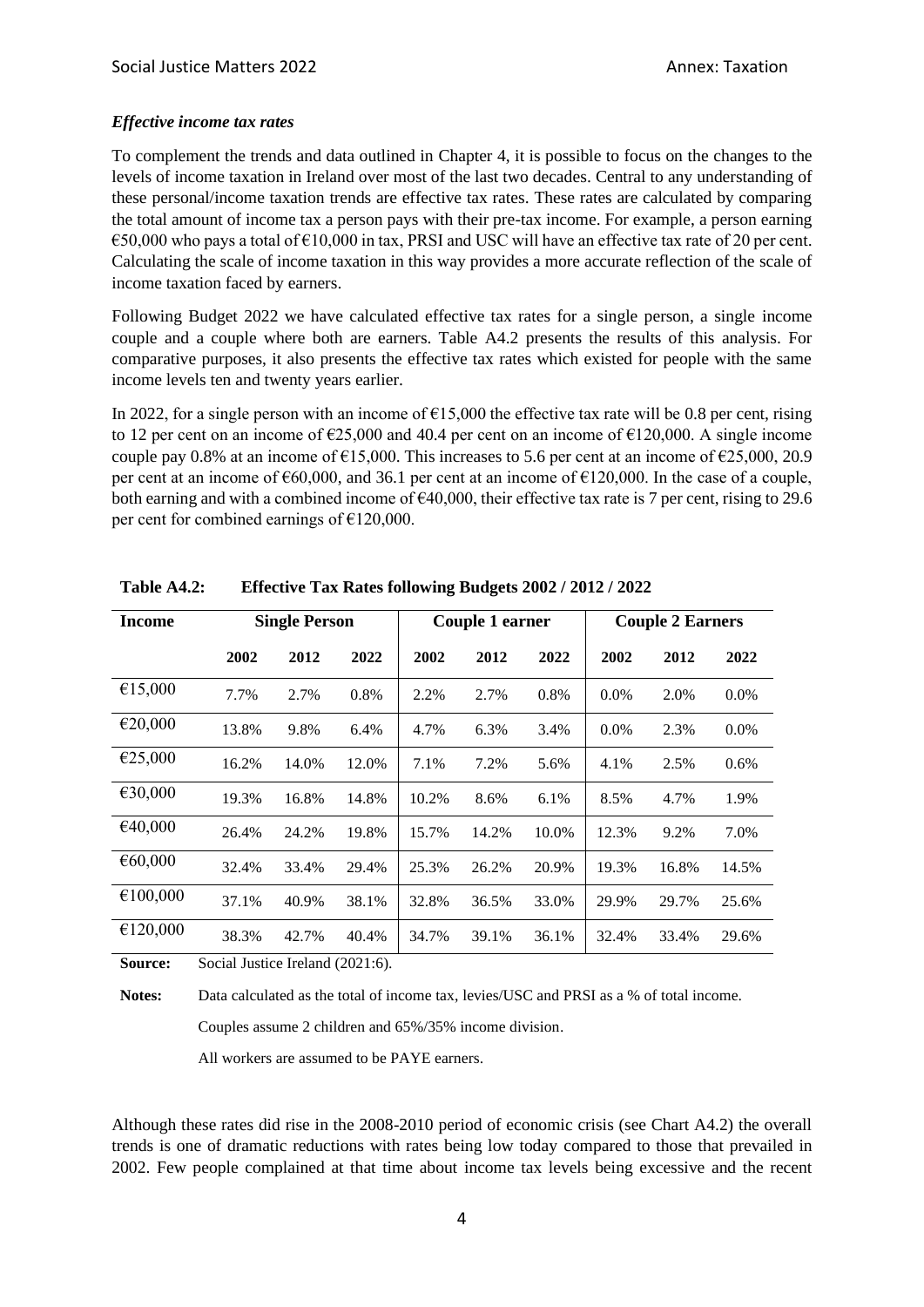increases should be seen in this context. Taking a longer view, chart A4.2 illustrates the downward trend in effective tax rates for three selected household types since 1997. These are a single earner on  $€25,000$ ; a couple with one earner on  $€40,000$ ; and a couple with two earners on  $€60,000$ . Their experiences are similar to those on other income levels and are similar to the effective tax rates of the self-employed over that period.

The two 2009 Budgets produced notable increases in these effective taxation rates. Both Budgets required government to raise additional revenue and with some urgency - increases in income taxes providing the easiest option. Similarly, the introduction of the USC in Budget 2011 increased these rates, most notably for lower income earners. The subsequent Budget 2012 provided a welcome reduction for the lowest earners through raising the income level at which the USC applies. Despite that change, the employee PRSI increase in Budget 2013 targeted lowest income earners hardest and increased effective taxation rate for almost all workers. Budget 2015 further raised the USC entry point and Budget's 2016-2019 decreased most USC rates, having the effect of further decreasing the effective income tax rates faced by all taxpayers. However, income taxation is not the only form of taxation and, as we highlight in Chapter 4, there are many in Ireland with potential to contribute further taxation revenues.



**Chart A4.2: Effective Tax rates in Ireland, 1997-2022**

**Source:** Department of Finance (2021) and Social Justice Ireland (2021:6).

Notes: See notes to Table A4.2. 2009\*= Supplementary Budget 2009 (April 2009).

#### *Income tax changes 2014-2022*

Following Budget 2022 (October 2021) *Social Justice Ireland* has examined who gained from the recurring income tax decreases provided over most Budgets since 2014. We provide the results of that analysis here. Over three diagrams we compare the total annual value of these reductions between 2014 and 2022. The analysis captures changes to income tax rates, USC rates, social insurance rates and structures, and income tax credits. For example, a single earner with a gross income of  $\epsilon$ 40,000 paid €9,920 in income taxes, employee PRSI and USC in 2014 and paid  $€7,920$  in 2022; a reduction of €2,000 per annum.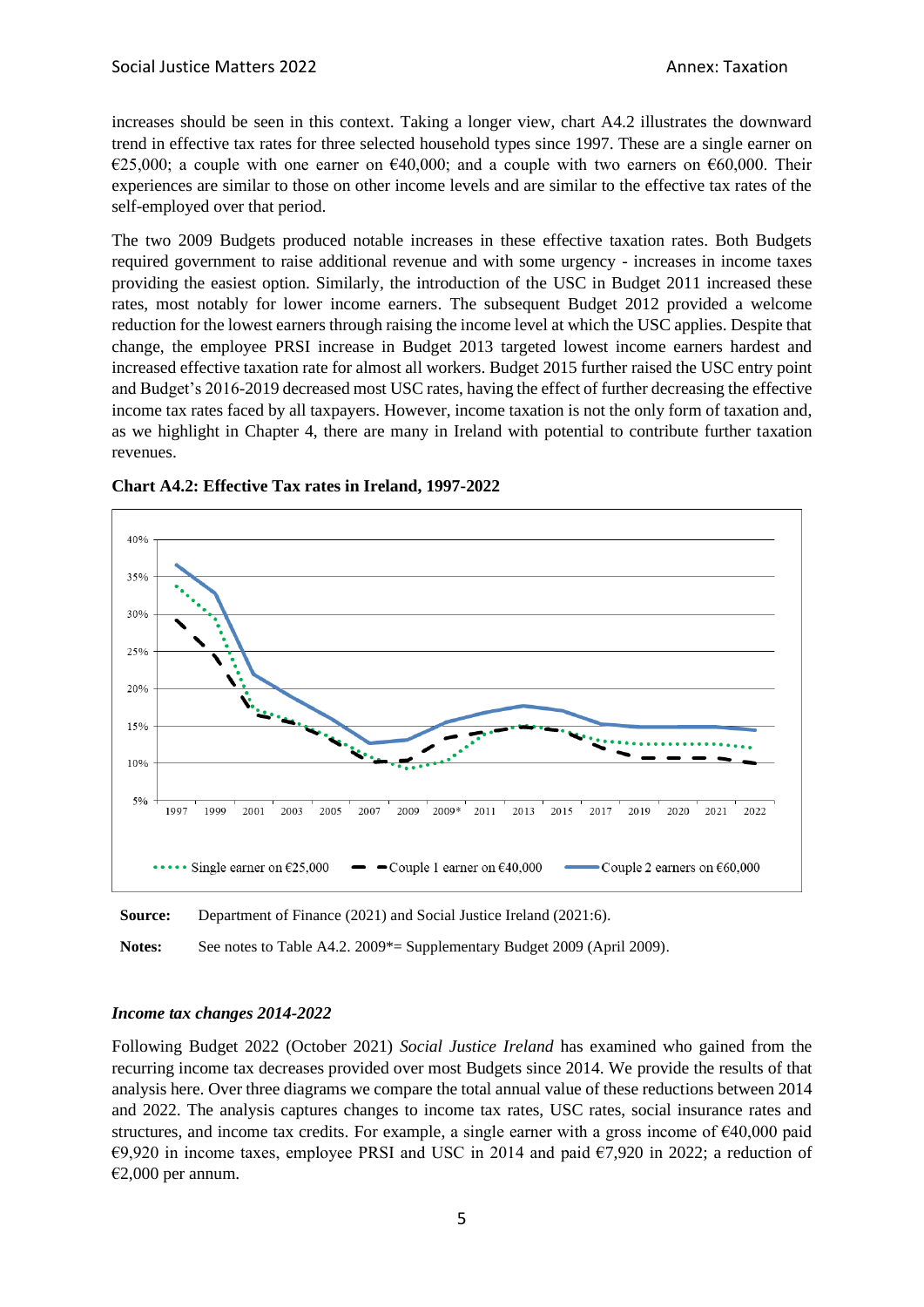The analysis highlights a number of points. First, it provides evidence of the scale of the income tax reductions delivered over recent years; these are often overlooked, yet are substantial at the individual/household level and at the exchequer level. Second, the charts illustrate the distribution of these income tax decreases. As we have highlighted in our annual budget documents the gains have been skewed to higher income earners and households.

**Chart A4.3a, b and c**



**Source:** Department of Finance Budget Documents - various years*.*

**Notes:** PAYE workers. For couples with 2 earners the income is assumed to be split 65%/35%.



**Source:** Department of Finance Budget Documents - various years*.*

**Notes:** PAYE workers. For couples with 2 earners the income is assumed to be split 65%/35%.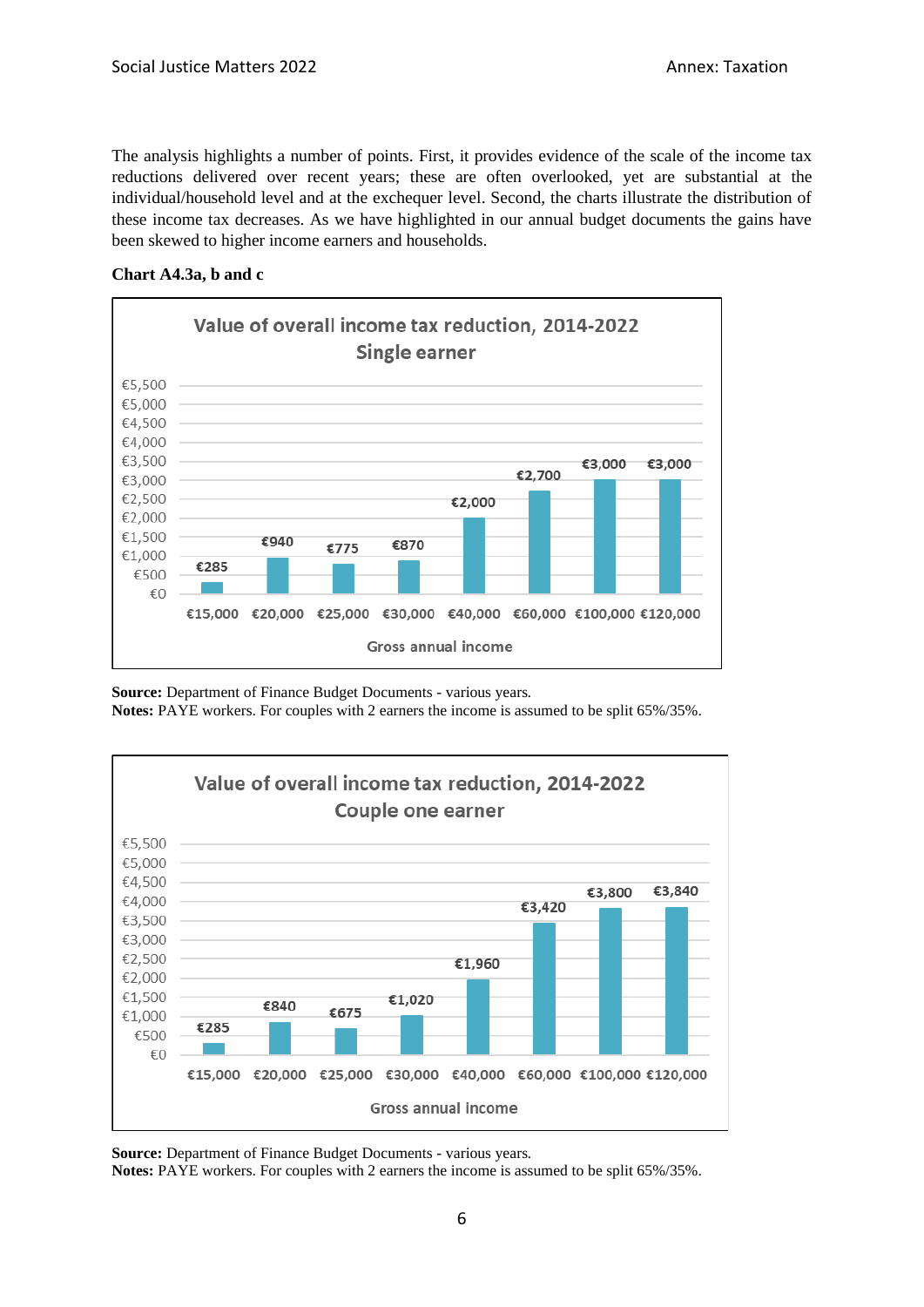

**Source:** Department of Finance Budget Documents - various years*.*

**Notes:** PAYE workers. For couples with 2 earners the income is assumed to be split 65%/35%.

#### *Income taxation and the income distribution*

An insight into the distribution of income taxpayers across the income distribution is provided each year by the Revenue Commissioners. The Revenue's ability to profile taxpayers is limited by the fact that it generally examines 'tax cases', or taxpayer units, which may represent either individual taxpayers or couples who are jointly assessed for tax. The latest data is the post-Budget 2022 projection by Revenue of the structure on income and income taxes in Ireland during 2022 (see table A4.3).

The progressivity of the Irish income taxation system is well demonstrated in Table A4.3 – as incomes increase the average income tax paid also increases. The table also underscores the issues highlighted earlier in Chapter 3; that a large proportion of the Irish population survive on low incomes. Summarising the data in the table, 16.6 per cent of cases have an income below  $\epsilon$ 10,000; almost half have an income below  $\epsilon$ 30,000 and 85 per cent of cases are below  $\epsilon$ 75,000. At the top of the income distribution, 8.3 per cent of tax cases (just over 235,000) receive an income in excess of  $\epsilon$ 100,000. The data also highlights the dependence of the income taxation system on higher income earners, with almost onequarter of income tax coming from cases with incomes of between  $\epsilon$ 60,000 and  $\epsilon$ 100,000 and 55 per cent of income tax coming from cases with incomes above  $\epsilon$ 100,000. While such a structure is not unexpected, a symptom of progressivity rather than a structural problem, it does underscore the need to broaden the tax base beyond income taxes – a point we have made for some time and develop further in Chapter 4.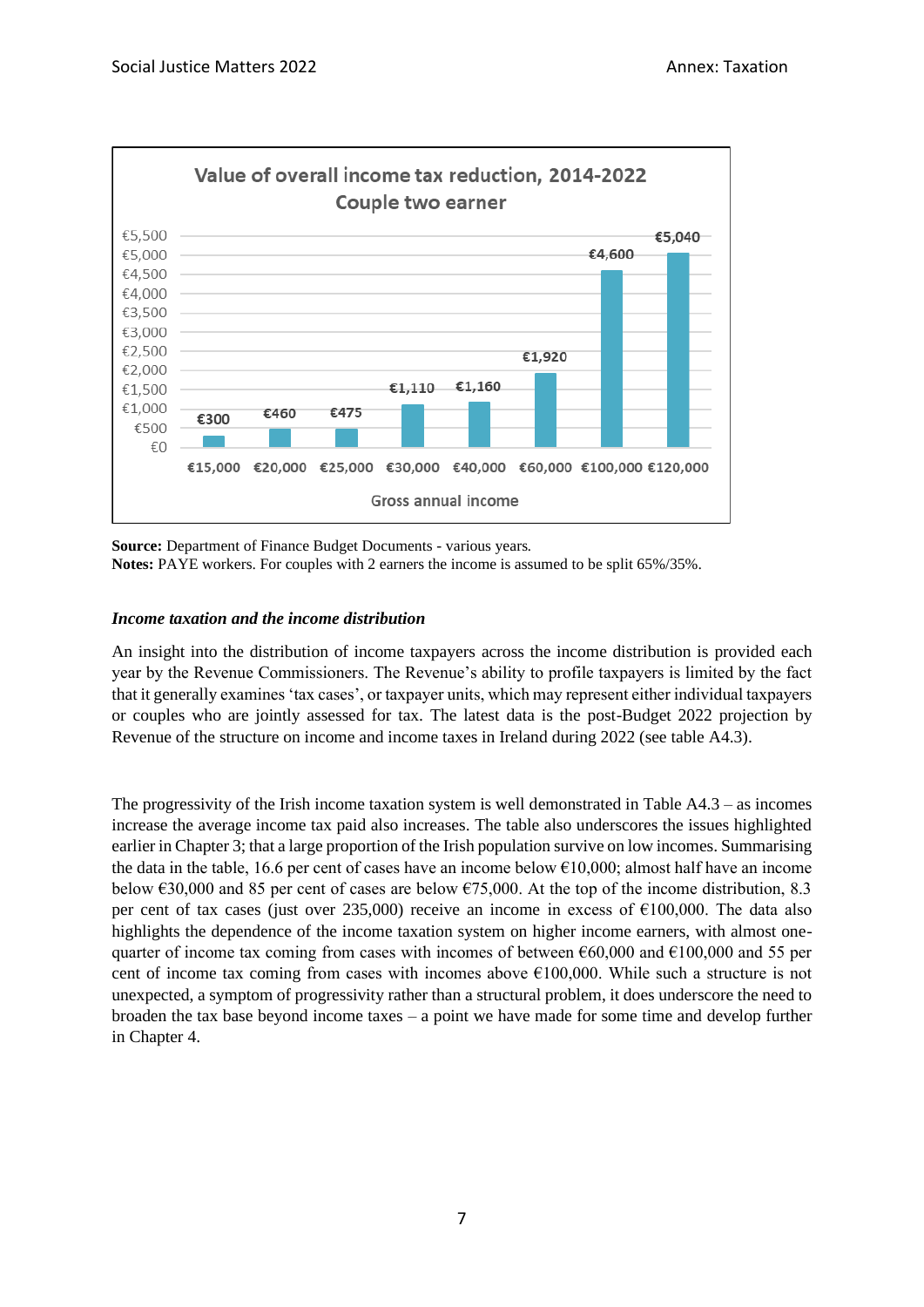| From $\epsilon$ | To€     | No. of cases | Av. income | Av. Tax &<br><b>USC</b> | <b>Effective</b><br><b>Tax Rate</b> |
|-----------------|---------|--------------|------------|-------------------------|-------------------------------------|
|                 | 10,000  | 476,900      | €4,502     | €0.63                   | 0.0%                                |
| 10,000          | 13,000  | 133,100      | €11,533    | $\epsilon$ <sub>5</sub> | 0.0%                                |
| 13,000          | 15,000  | 92,600       | €14,017    | €107                    | 0.8%                                |
| 15,000          | 18,000  | 130,000      | €16,423    | €169                    | 1.0%                                |
| 18,000          | 20,000  | 98,200       | €18,992    | €458                    | 2.4%                                |
| 20,000          | 25,000  | 229,400      | €22,446    | €1,046                  | 4.7%                                |
| 25,000          | 27,000  | 87,500       | €25,966    | €1,680                  | 6.5%                                |
| 27,000          | 30,000  | 111,200      | €28,192    | €1,960                  | 7.0%                                |
| 30,000          | 35,000  | 183,100      | €32,682    | €2,780                  | 8.5%                                |
| 35,000          | 40,000  | 198,700      | €37,599    | €3,900                  | 10.4%                               |
| 40,000          | 50,000  | 280,400      | €44,772    | €6,088                  | 13.6%                               |
| 50,000          | 60,000  | 209,500      | €54,687    | €9,141                  | 16.7%                               |
| 60,000          | 70,000  | 153,900      | €64,607    | €12,164                 | 18.8%                               |
| 70,000          | 75,000  | 51,400       | €72,257    | €14,553                 | 20.1%                               |
| 75,000          | 80,000  | 52,300       | €77,419    | €16,138                 | 20.8%                               |
| 80,000          | 90,000  | 79,200       | €84,912    | €18,965                 | 22.3%                               |
| 90,000          | 100,000 | 62,200       | €94,839    | €22,926                 | 24.2%                               |
| 100,000         | 150,000 | 144,300      | €119,958   | €33,687                 | 28.1%                               |
| 150,000         | 200,000 | 45,900       | €171,176   | €57,211                 | 33.4%                               |
| 200,000         | 275,000 | 23,600       | €231,059   | €85,932                 | 37.2%                               |
| Over            | 275,000 | 23,300       | €541,588   | €233,090                | 43.0%                               |
| <b>Totals</b>   |         | 2,866,700    | €45,547    | €9,393                  | 20.6%                               |

**Table A4.3: Income Taxation and Ireland's Earnings Distribution, 2022**

**Source:** Calculated from Revenue Commissioners (2021) based on projections for the 2022 income tax structure.

#### *Indirect taxation and the income distribution*

Department of Finance (2021: 50) tax forecasts for 2022 project that after income tax ( $\epsilon$ 27.5bn), the second largest source of taxation revenue will be VAT (€16.9bn) and the fourth largest will be excise duties ( $66.7$ bn). These indirect taxes tend to be regressive – meaning they fall harder on lower income individuals and households (Barrett and Wall, 2006:17-23; Collins, 2014b).

An assessment of how these indirect taxes impact on households across the income distribution is possible using data from the CSO's Household Budget Survey (HBS), which collects details on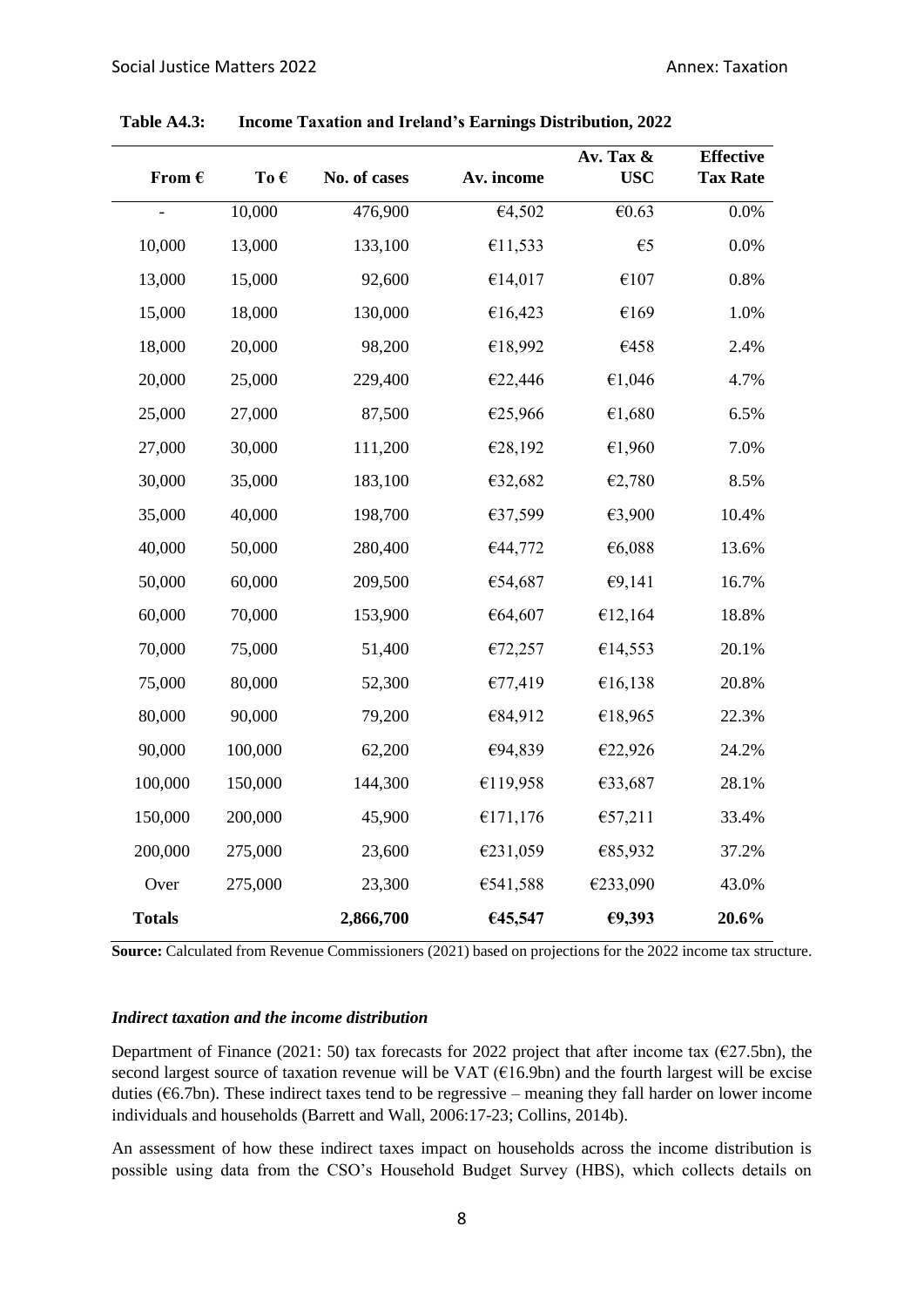household expenditure and income every five years. Chart A4.4 and Table A4.4 presents the results of an examination by Collins of the 2009/10 HBS data. It shows that indirect taxation consumes more than 29 per cent of the lowest decile's income and more than 13 per cent of the income of the bottom six deciles. These findings reflect the fact that lower income households tend to spend almost all of their income while higher income households both spend and save. Consequently, in our *Analysis and Critique of Budget 2012*, *Social Justice Ireland* highlighted the way that that Budget's increase in VAT was regressive and unnecessarily undermined the living standards of low income households. Other, fairer approaches to increasing taxation were available and should have been taken.



**Chart A4.4: Indirect Taxes as a % of Household Gross Income, by decile**

**Source:** Collins (2014a: 18).

**Note:** Others include levies, vehicle taxes and TV licences.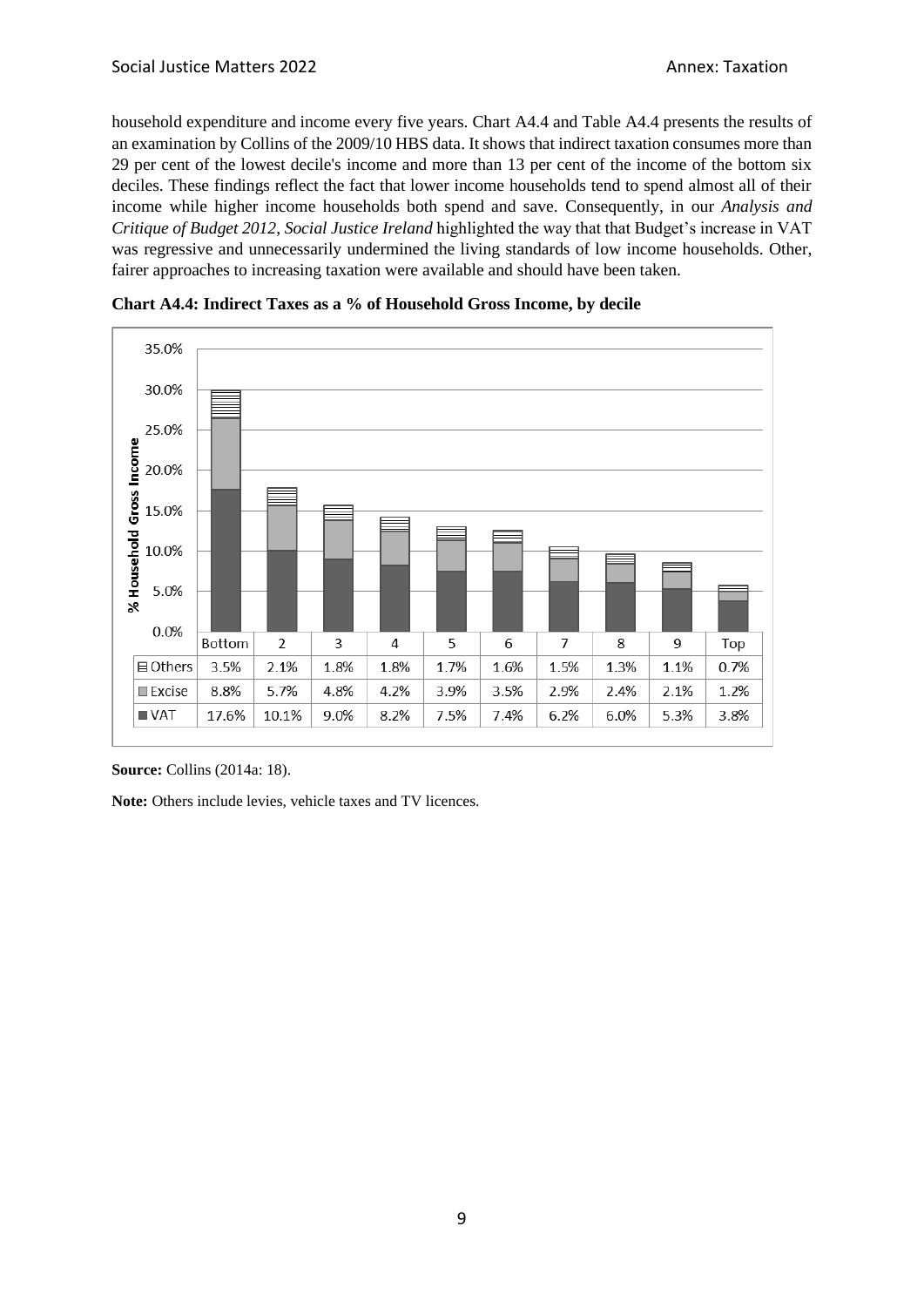| <b>Decile</b>           | <b>Direct</b> | <b>Indirect</b> | <b>Total</b> |
|-------------------------|---------------|-----------------|--------------|
| <b>Bottom</b>           | 0.72%         | 29.93%          | 30.64%       |
| $\boldsymbol{2}$        | 0.49%         | 17.85%          | 18.34%       |
| 3                       | 1.00%         | 15.66%          | 16.66%       |
| $\overline{\mathbf{4}}$ | 2.62%         | 14.20%          | 16.82%       |
| 5                       | 3.97%         | 13.05%          | 17.03%       |
| 6                       | 7.38%         | 12.57%          | 19.95%       |
| 7                       | 10.67%        | 10.53%          | 21.20%       |
| 8                       | 14.12%        | 9.62%           | 23.74%       |
| 9                       | 17.27%        | 8.50%           | 25.77%       |
| <b>Top</b>              | 23.99%        | 5.70%           | 29.69%       |
| <b>State</b>            | 13.60%        | 10.36%          | 23.95%       |

**Table A4.4: Direct, Indirect and Total Household Taxation as a % of Gross Income**

**Source:** Collins (2014a: 19), equivalised data using national scale.

Table A4.4 brings together data for both the indirect and direct (income taxes) payments by households across the income distribution. Although income taxes are progressive, indirect taxes are regressive and the combined picture of overall household contributions offers a more nuanced understanding of the taxes people pay. Although the indirect taxes for the bottom decile are somewhat skewed by households recording zero incomes (yet still spending, such as self-employed households), the picture from the 2nd decile upwards is one of a flat taxation system for most households, with increases only noticeable for the top three deciles.

#### **Taxation Reforms**

#### *Arguments Around Taxation and competitiveness*

Suggesting that any country's tax-take should increase often produces negative responses. People think first of their incomes and increases in income tax, rather than more broadly of reforms to the tax base. Furthermore, proposals that taxation should increase are often rejected with suggestions that they would undermine economic growth. However, a review of the performance of a number of economies over recent years sheds a different light on this issue and shows limited or no relationship between overall taxation levels and economic growth.

One argument made against increases in Ireland's overall taxation levels is that it will undermine competitiveness. However, the suggestion that higher levels of taxation would damage our position relative to other countries is not supported by international studies of competitiveness. In the annex to this chapter we compare taxation levels in Ireland to those in other leading competitive economies and find that almost all collect a greater proportion of national income in taxation.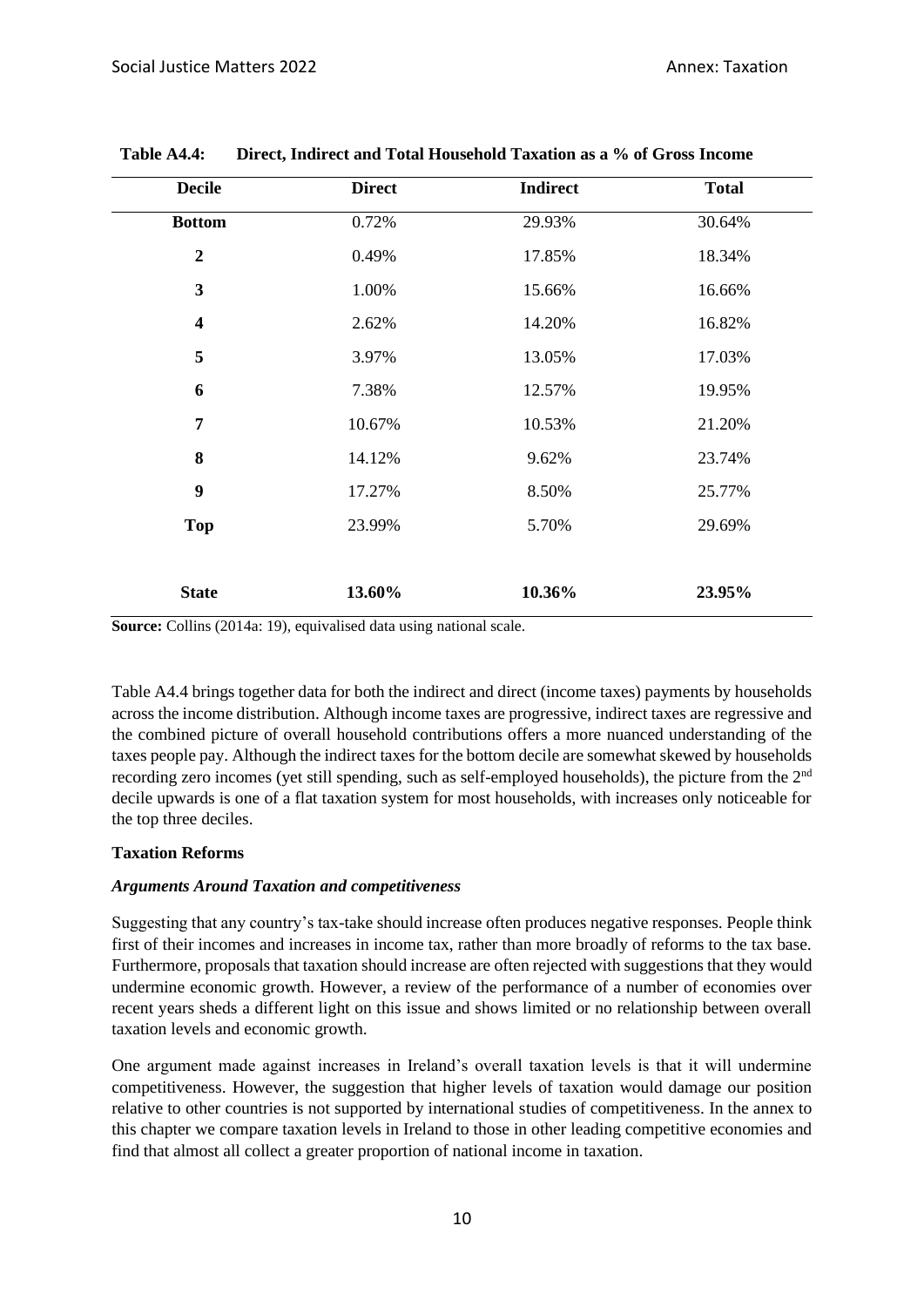| <b>Competitiveness Rank</b> | <b>Country</b>       | <b>Taxation level versus Ireland</b> |  |
|-----------------------------|----------------------|--------------------------------------|--|
| $\mathbf{1}$                | Singapore            | not available                        |  |
| $\mathfrak{2}$              | <b>United States</b> | $-3.1$                               |  |
| 3                           | Hong Kong SAR        | not available                        |  |
| $\overline{4}$              | Netherlands          | $+11.7$                              |  |
| 5                           | Switzerland          | $+0.9$                               |  |
| 6                           | Japan                | $+4.4$                               |  |
| $\tau$                      | Germany              | $+11.2$                              |  |
| 8                           | Sweden               | $+15.3$                              |  |
| 9                           | UK                   | $+5.4$                               |  |
| 10                          | Denmark              | $+18.7$                              |  |
| 11                          | Finland              | $+14.6$                              |  |
| 12                          | Taiwan, China        | not available                        |  |
| 13                          | South Korea          | not available                        |  |
| 14                          | Canada               | $+5.9$                               |  |
| 15                          | France               | $+17.8$                              |  |
| 24                          | <b>IRELAND</b>       |                                      |  |

#### **Table A4.5: Differences in Taxation Levels Between the World's 15 Most Competitive Economies and Ireland**

**Source:** World Economic Forum (2019).

**Notes:** a) Taxation data from OECD (2022) for the year 2020 except for Japan where the taxation data is for 2019.

b) For some non-OECD countries comparable data is *not available*.

c) The OECD's estimate for Ireland in 2020 is 20.2 per cent of GDP. The table compares GDP taxation measures for these countries with Ireland's figure for tax as a percentage of GNDI 27.6 per cent (see Table 4.1).

The World Economic Forum publishes a *Global Competitiveness Report* ranking the most competitive economies across the world.<sup>2</sup> Table A4.5 outlines the top fifteen economies in the latest version of this index, for 2019, as well as the ranking for Ireland (which comes  $24<sup>th</sup>$ ). It also presents the difference between the size of the tax-take in these, the most competitive economies in the world, and Ireland, for that year. $3$ 

<sup>2</sup> Competitiveness is measured across 12 pillars including: institutions, infrastructure, macroeconomic environment, health and primary education, higher education and training, goods markets efficiency, labour market efficiency, financial market development, technological readiness, market size, business sophistication and innovation. See WEF (2019) for further details on how these are measured.

 $3$ This analysis updates that first produced by Collins (2004: 15-18). As a result of the Covid-19 pandemic, the WEF did not update their index for 2020.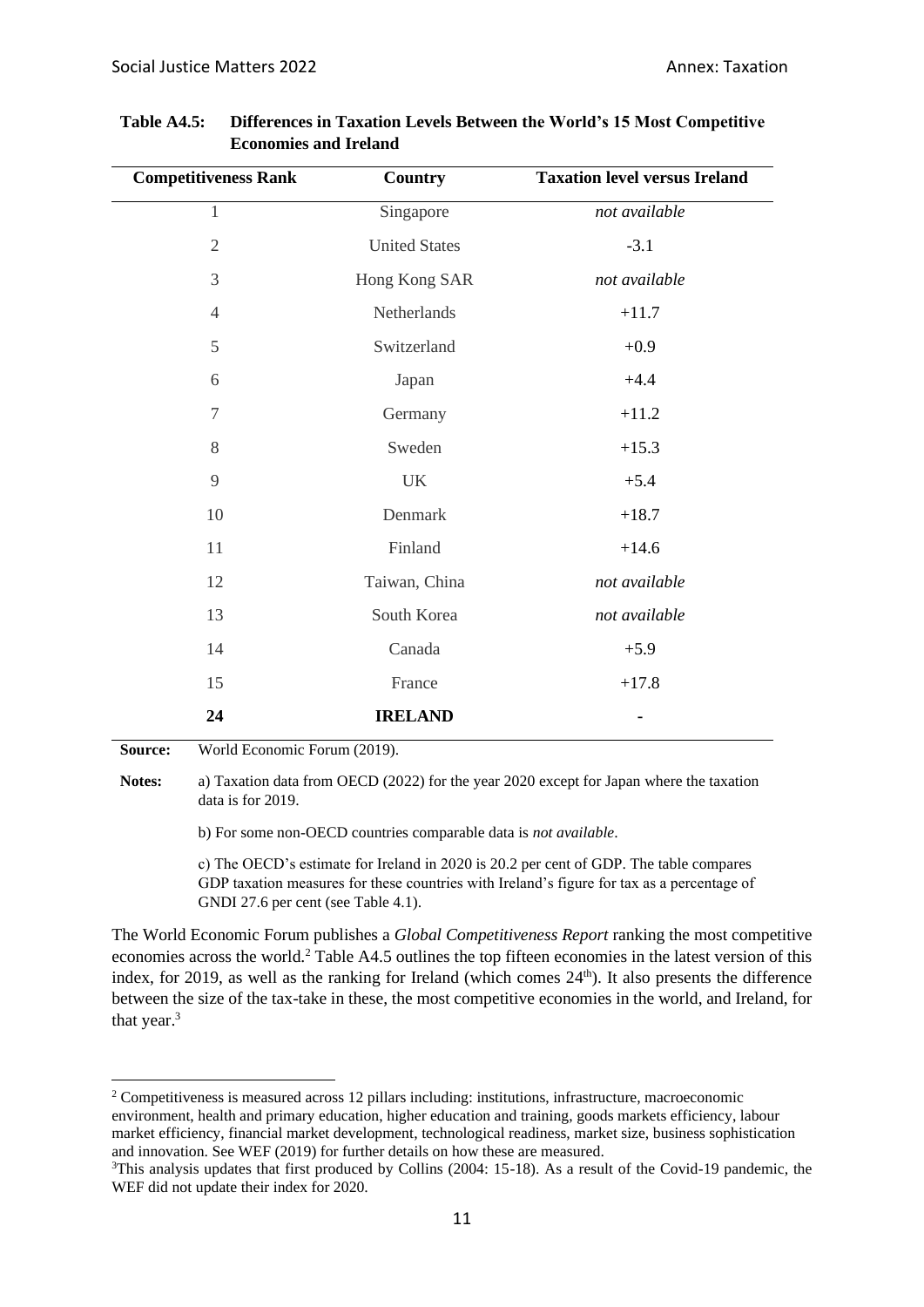Only one of the top fifteen countries, for which there is data available, report a lower taxation level than Ireland. Compared to Ireland almost all other leading competitive economies collect a notably greater proportion of national income in taxation. Over time Ireland's position on this index has varied, most recently rising from  $31<sup>st</sup>$  to  $24<sup>th</sup>$ , although in previous years Ireland had been in  $22<sup>nd</sup>$  and  $23<sup>rd</sup>$  position. When Ireland has slipped back the reasons stated for Ireland's loss of competitiveness included decreases in economic growth and fiscal stability, poor performances by public institutions and a decline in the technological competitiveness of the economy (WEF, 2003: xv; 2008:193; 2011: 25-26; 210-211). Interestingly, a major factor in that decline is related to underinvestment in state funded areas: education; research; infrastructure; and broadband connectivity. Each of these areas is dependent on taxation revenue and they have been highlighted by the report, and by domestic bodies such as the National Competitiveness and Productivity Council, as necessary areas of investment to achieve enhanced competitiveness. As such, lower taxes do not feature as a significant priority; rather the focus is on increased and targeted efficient government spending.

# *The Case for a Financial Transactions Tax*

Recurring periods of international economic chaos of the two decades have shown that the world is now increasingly linked via millions of legitimate, speculative and opportunistic financial transactions. Similarly, global currency trading increased sharply throughout recent decades. It is estimated that a very high proportion of all financial transactions traded are speculative which are completely free of taxation.

Occasional insights are provided by surveys, the most comprehensive of which is provided by the Bank for International Settlements (BIS) *Triennial Central Bank Survey of Foreign Exchange and Derivatives Market Activity*. The most recent of these was conducted in April 2019 and published in late 2019. The data covered 53 countries and the activities of almost 1,300 banks and other dealers. The overall results of the survey are presented in the annex,

Relating to foreign exchange transactions, the key findings from the report were:

- In April 2019 the average daily turnover in global foreign exchange markets was US\$6.6 trillion; an increase from \$5.1 trillion three years earlier.
- The major components of these activities were: \$1,987bn in spot transactions each day, \$999bn in outright forwards, \$3,202bn in foreign exchange swaps, \$108bn in currency swaps, and \$294bn in foreign exchange options and other products.
- 56 per cent of trades were cross-border and 44 per cent local (within countries).
- The vast majority of trades involved four currencies on one side of trades: US Dollar (88 per cent of all foreign exchange trades), Euro (32 per cent), Japanese Yen (17 per cent) and Pound Sterling (13 per cent).
- Most of this activity occurred in five countries with the UK, USA, Hong Kong, Singapore and Japan facilitating 79 per cent of all foreign exchange trades.

Relating to interest rate derivative transactions, the key findings from the report were:

- In April 2019 the average daily turnover in global interest rate derivative markets was US\$5.8 trillion; this has increased by more almost 120 per cent since 2016.
- The major components of these activities were: interest rate swaps of \$4,100 bn. \$1,900bn in forward rate agreements, and \$456bn in Over the Counter (OTC) options and other products.
- Half of transactions were conducted in US\$, one-quarter in Euro and 8 per cent in Sterling. Most transactions originated in the UK (50 per cent) and USA (32 per cent).

The Irish Central Bank (2019) contributes to the BIS report providing specific data for the activities of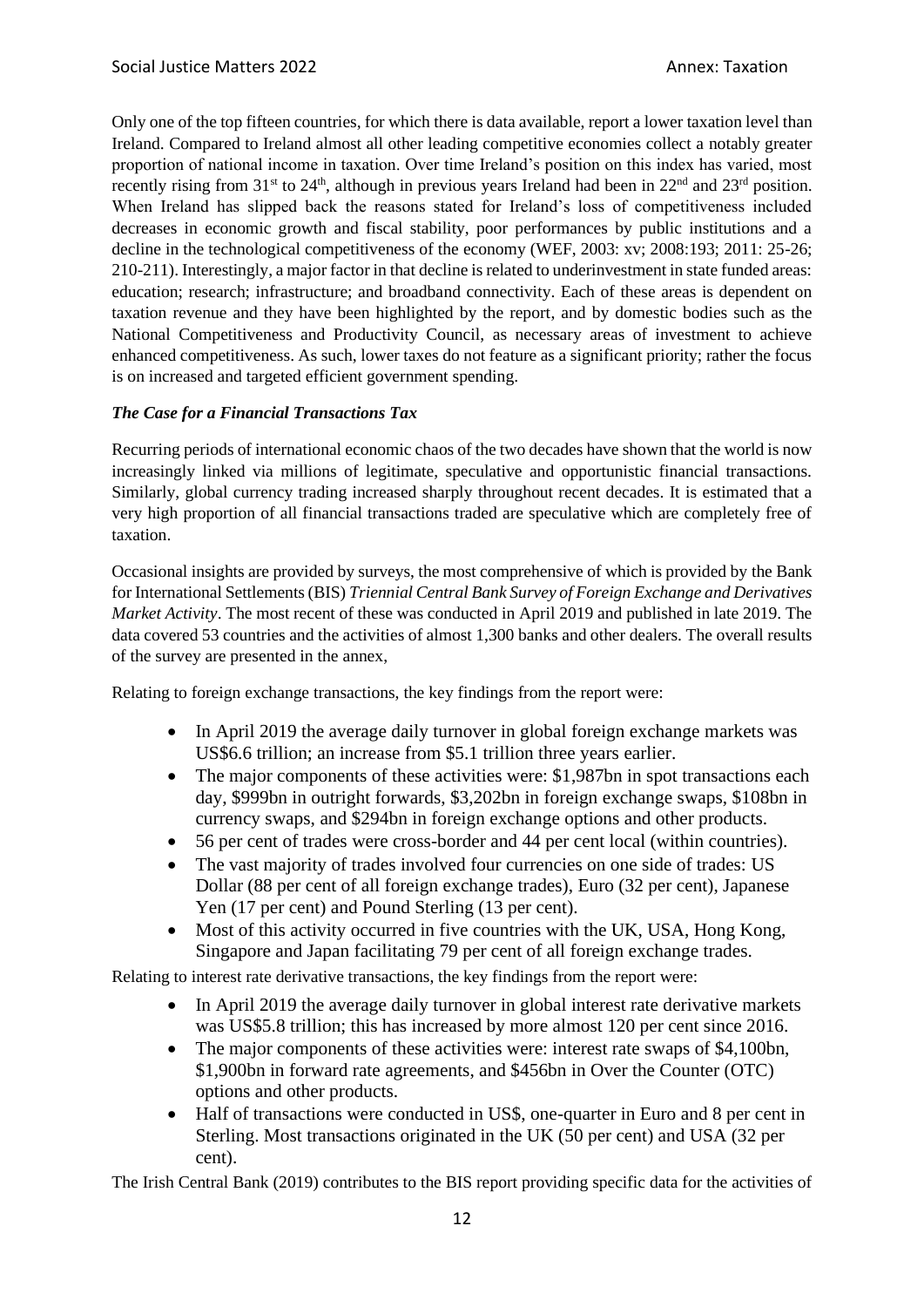14 reporting banks based in Ireland. They found that in April 2019:

- The estimated daily foreign exchange turnover for Ireland was US\$7.2bn up from \$2.2bn in 2016 (3.3 times higher).
- The estimated daily turnover in interest rate derivative markets in Ireland was US\$7.3bn up from US\$1.1bn (6.8 times higher).
- The importance of Ireland in both these sectors increased between 2016 and 2019. In global terms, Ireland ranks  $36<sup>th</sup>$  in terms of foreign-exchange contracts and  $21<sup>st</sup>$ in terms of interest-rate derivatives.

Transactions in these markets represent a mixture of legitimate, speculative and opportunistic financial transactions. Estimates continue to highlight that a very large proportion of these activities are speculative, implying that large and growing amounts of these transactions make no real or worthwhile contribution to economies and societies beyond increasing risk and instability. Taken together, the daily value of international trading in foreign exchange and interest rate derivatives markets is more than 31 times the annual GDP of Ireland, more than four times that of the UK, and almost 60 per cent of annual GDP in the USA. On an annualised basis, Irish based trading in foreign exchange markets is equivalent to 676 per cent of GDP while trading in interest rate derivatives are equivalent to 685 per cent of the annual value of GDP.

*Social Justice Ireland* regrets that to date Government has not committed to supporting recent European moves to introduce a Financial Transactions Tax (FTT) or Tobin Tax. The Tobin tax, first proposed by the Nobel Prize winner James Tobin, is a progressive tax, designed to target only those profiting from speculation. It is levied at a very small rate on all transactions but given the scale of these transactions globally, it has the ability to raise significant funds. In September 2011 the EU Commission proposed an FTT and its proposal has evolved since then through a series of revisions and updates. We include specific details in the annex.

The EU initially proposed a tax rate of 0.1% (one tenth of one percent) on the trading of bonds and shares and 0.01% (one hundredth of one percent) on the value of derivative agreements. The rates proposed were minimums as countries could set higher rates if they wished. The proposal was also comprehensively designed such that it captured all trades involving any EU registered entity, and all trades involving any EU issued securities. The initial proposal anticipated an annual EU-wide FTT income of between €30bn-€50bn per annum.

The subsequent development of the FTT proposal has seen slow progress at EU level. While between 9 and 11 member states have signalled a willingness to implement the proposal, the precise nature of the tax and breath of the tax base has remained under discussion. Ireland is one of the EU member states that has not, as yet, signalled an intention to implement the tax. However, it has not impeded its development under the enhanced cooperation mechanism.

EU debates are currently focused on the FTT tax base with proposals to narrow it to shares only competing with alternative views focused on retaining a wide base across shares, bonds and derivatives. There is also a considerable financial lobby working to encourage a dilution of the initial broad EU FTT proposal. The scale of this initiative is understandable, given that the tax would most likely reduce the commissions and profits associates with the speculative transactions these financial firms engage in.

However, policy makers need to be reminded that the core argument for these taxes is that they are in the broader interest as they dampen irrelevant and unnecessary financial speculation and thereby underpin the stability of European states. For societies an FTT is a win-win; less needless financial speculation and more state revenue.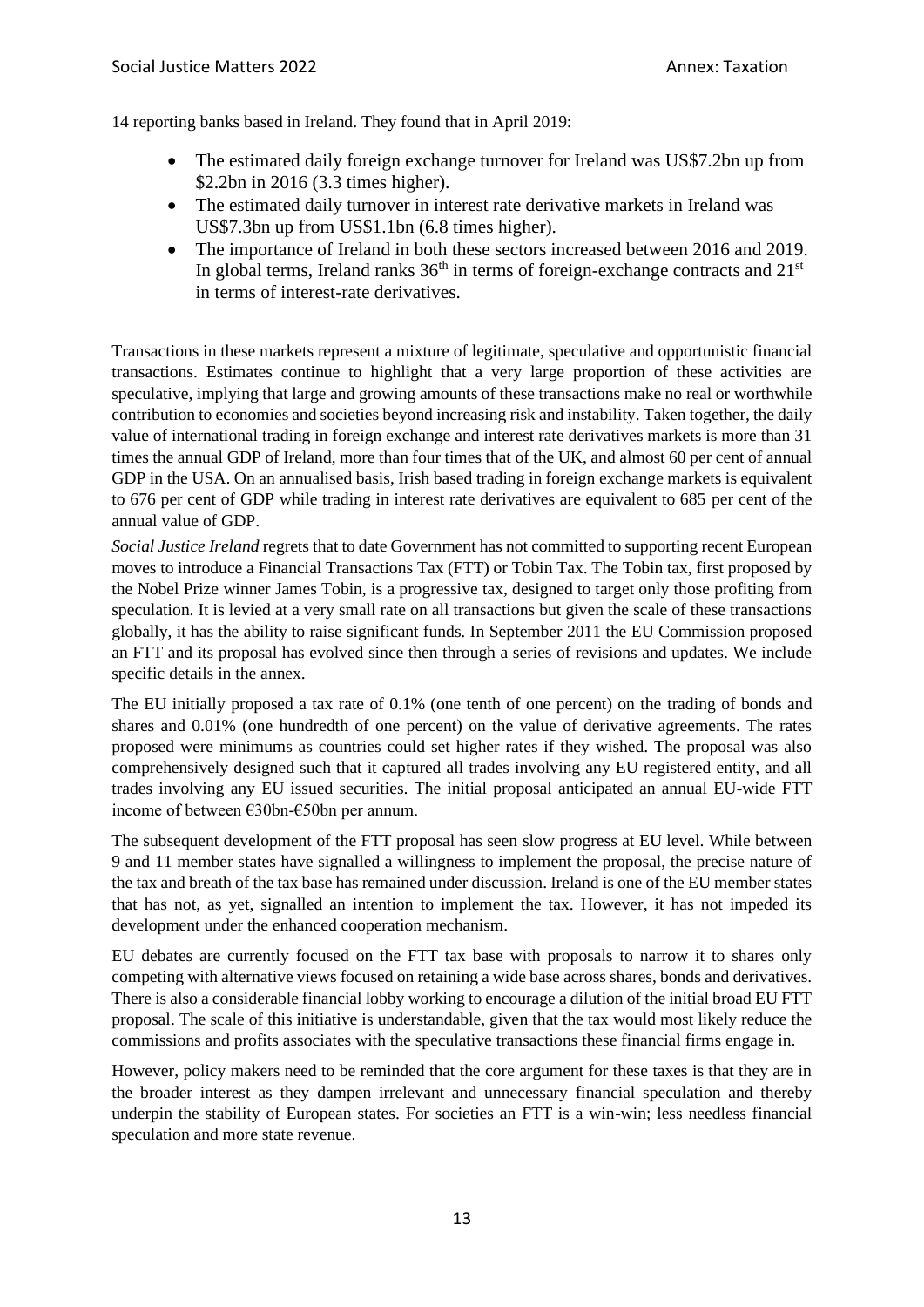# *Researching the Introduction of Refundable Tax Credits*

During 2010 *Social Justice Ireland* published a detailed study on the subject of refundable tax credits. Entitled '*Building a Fairer Tax System: The Working Poor and the Cost of Refundable Tax Credits*', the study identified that the proposed system would benefit 113,000 low-income individuals in an efficient and cost-effective manner.<sup>4</sup> When children and other adults in the household are taken into account the total number of beneficiaries would be 240,000. The cost of making this change would be  $€140m$ . We outline the details of this proposal in the annex.

The *Social Justice Ireland* proposal to make tax credits refundable would make Ireland's tax system fairer, address part of the working poor problem, and improve the living standards of a substantial number of people in Ireland. The following is a summary of that proposal:

#### *Making tax credits refundable: the benefits*

- Would address the problem identified already in a straightforward and cost-effective manner;
- No administrative cost to the employer:
- Would incentivise employment over welfare as it would widen the gap between pay and welfare rates;
- Would be more appropriate for a 21st century system of tax and welfare.

# *Details of Social Justice Ireland proposal*

- Unused portion of the Personal and PAYE tax credit (and only these) would be refunded;
- Eligibility criteria in the relevant year;
- Individuals must have unused personal and/or PAYE tax credits (by definition);
- Individuals must have been in paid employment:
- Individuals must be at least 23 years of age:
- Individuals must have earned a minimum annual income from employment of  $\epsilon$ 4,000;
- Individuals must have accrued a minimum of 40 PRSI weeks;
- Individuals must not have earned an annual total income greater than  $\epsilon$ 15,600;
- Married couples must not have earned a combined annual total income greater than  $\epsilon$ 31,200;
- Payments would be made at the end of the tax year.

# *Cost of implementing the proposal*

• The total cost of refunding unused tax credits to individuals satisfying all of the criteria mentioned in this proposal is estimated at  $£140.1m$ .

# *Major findings*

- Almost 113,300 low income individuals would receive a refund and would see their disposable income increase as a result of the proposal.
- The majority of the refunds are valued at under  $\epsilon$ 2,400 per annum, or  $\epsilon$ 46 per week, with the most common value being individuals receiving a refund of between  $\epsilon$ 800 to  $\epsilon$ 1.000 per annum, or  $\epsilon$ 15 to  $\epsilon$ 19 per week.
- Considering that the individuals receiving these payments have incomes of less than  $\epsilon$ 15,600 (or  $\epsilon$ 299 per week), such payments are significant to them.
- Almost 40 per cent of refunds flow to people in low-income working poor households who live below the poverty line.

<sup>4</sup>The study is available from our website: www.socialjustice.ie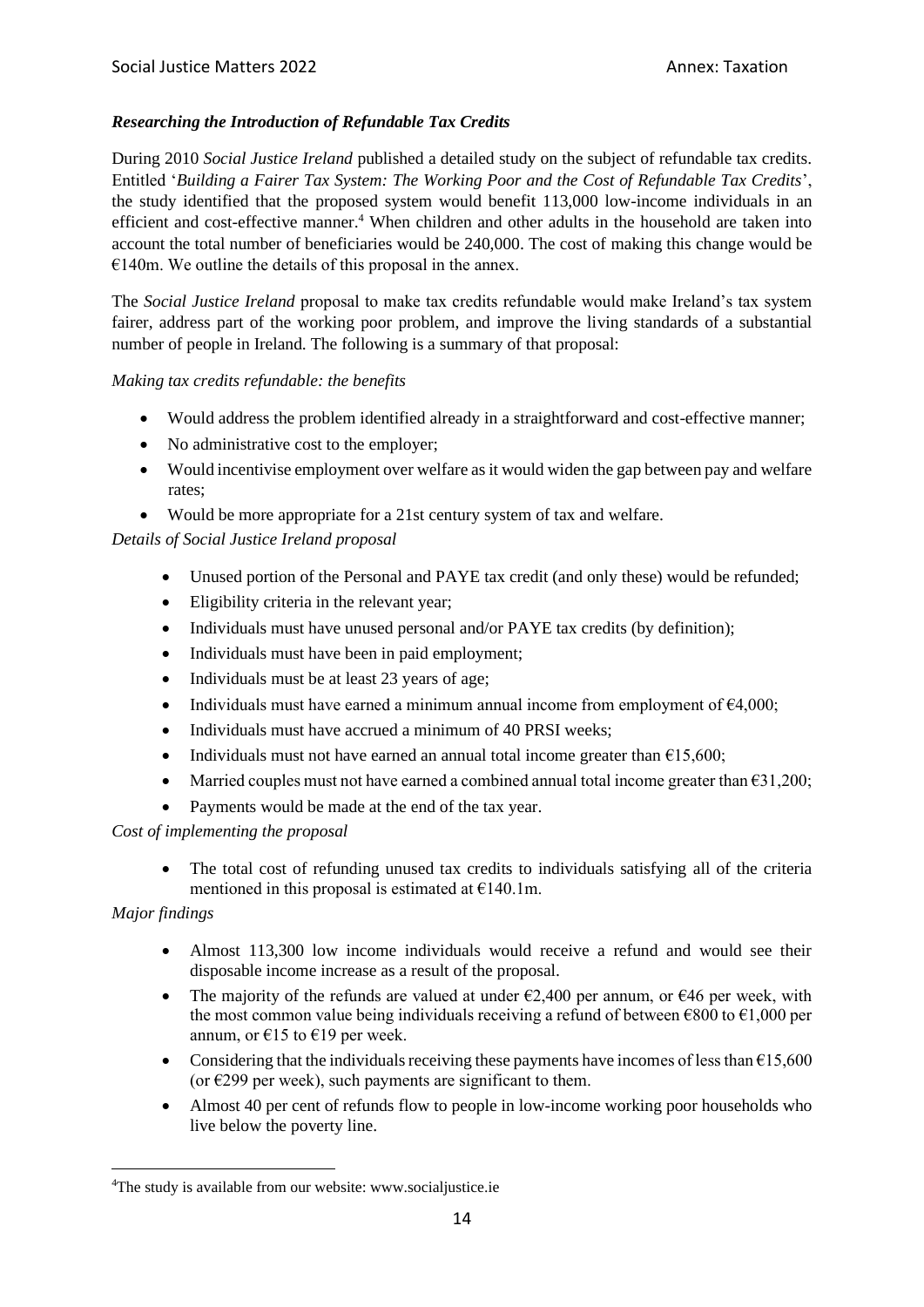- A total of 91,056 men, women and children below the poverty threshold benefit either directly through a payment to themselves or indirectly through a payment to their household from a refundable tax credit.
- Of the 91,056 individuals living below the poverty line that benefit from refunds, most (over 71 per cent) receive refunds of more than  $\epsilon$ 10 per week with 32 per cent receiving in excess of €20 per week.
- A total of 148,863 men, women and children above the poverty line benefit from refundable tax credits either directly through a payment to themselves or indirectly (through a payment to their household. Most of these beneficiaries have income less than  $\epsilon$ 120 per week above the poverty line.
- Overall, some  $240,000$  individuals  $(91,056 + 148,863)$  living in low-income households would experience an increase in income as a result of the introduction of refundable tax credits, either directly through a refund to themselves or indirectly through a payment to their household.

#### **References**

Bank for International Settlements (2019) *Triennial Central Bank Survey of Foreign Exchange and Derivatives Market Activity*. Basel: BIS.

Barrett, A. and Wall C. (2005) *The Distributional Impact of Ireland's Indirect Tax System.* Dublin: Combat Poverty Agency.

Central Bank of Ireland (2019) *Turnover of FX and OTC interest rate derivatives in April 2019*. Dublin: Central Bank of Ireland.

Collins M.L. (2014b) "Taxation". In O'Hagan, J. and C. Newman (eds.) *The Economy of Ireland* (12th edition). Dublin: Gill and Macmillan.

Collins, M.L. (2004) "Taxation in Ireland: an overview" in B. Reynolds, and S. Healy (eds.) *A Fairer Tax System for a Fairer Ireland.* Dublin: CORI Justice Commission.

Collins, M.L. (2014a) 'Total Tax Contributions of Households in Ireland' *NERI Working Paper*, 2014/18. Dublin: NERI.

Department of Finance (2021) *Budget 2022*. Dublin: Stationery Office.

Department of Finance (various*) Budget Documentation – various years*. Dublin: Stationery Office.

Eurostat (2014) *Taxation Trends in the European Union.* Luxembourg: Eurostat.

Eurostat (2020) *Taxation Trends in the European Union.* Luxembourg: Eurostat.

OECD (2021) *Revenue Statistics.* Paris: OECD.

Revenue Commissioners (2021) Ready Reckoner - *Post-Budget 2022*. Dublin: Stationery Office.

Social Justice Ireland (2010) *Building a Fairer Taxation System: The Working Poor and the Cost of Refundable Tax Credits.* Dublin: Social Justice Ireland.

Social Justice Ireland (2021) *Analysis and Critique of Budget 2022.* Dublin: Social Justice Ireland.

World Economic Forum (2003). *Global Competitiveness Report 2003-04*. www.weforum.org.

World Economic Forum (2008) *Global Competitiveness Report 2008-09*. www.weforum.org.

World Economic Forum (2011) *Global Competitiveness Report 2011-12*. www.weforum.org.